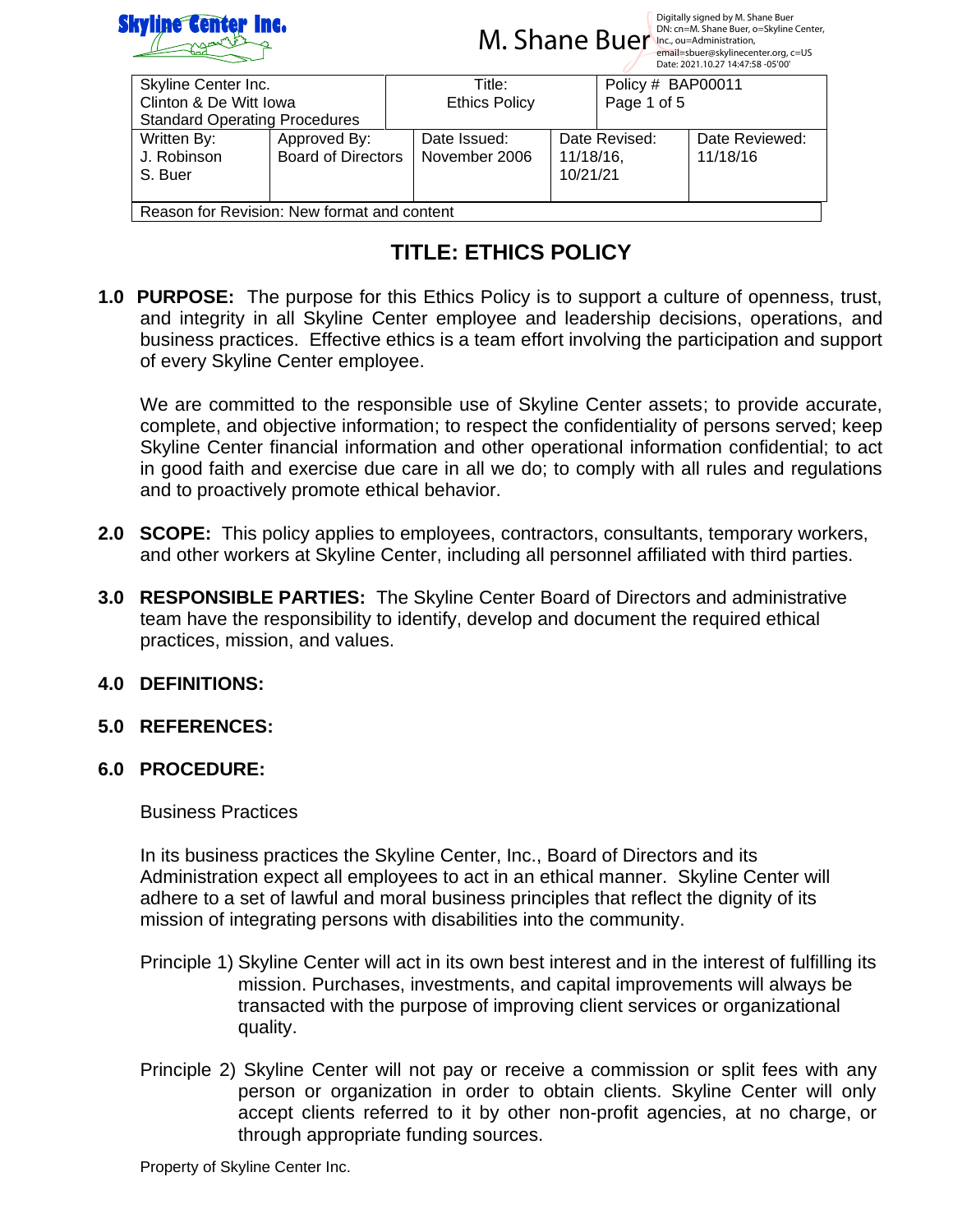

| Skyline Center Inc.                         |                                           | Title: |                               | Policy # BAP00011        |               |                            |
|---------------------------------------------|-------------------------------------------|--------|-------------------------------|--------------------------|---------------|----------------------------|
| Clinton & De Witt Iowa                      |                                           |        | <b>Ethics Policy</b>          |                          | Page 2 of 5   |                            |
| <b>Standard Operating Procedures</b>        |                                           |        |                               |                          |               |                            |
| Written By:<br>J. Robinson<br>S. Buer       | Approved By:<br><b>Board of Directors</b> |        | Date Issued:<br>November 2006 | $11/18/16$ ,<br>10/21/21 | Date Revised: | Date Reviewed:<br>11/18/16 |
| Reason for Revision: New format and content |                                           |        |                               |                          |               |                            |

- Principle 3) The purpose of investing will be to responsibly handle any excess cash generated by the organization. Investments shall be made to preserve capital, maintain liquidity, and give the organization a fair return on investment. No investment will be made in companies whose purposes run contrary to the mission of Skyline Center, Inc., or in unstable or speculative stocks. U.S. Treasury Bills, Notes or Bonds, or Bank Certificates of Deposit shall be preferred investments.
- Principle 4) Skyline shall treat businesses, customers, funding sources, and clients fairly and honestly in its dealings with them. Charging reasonable fees for services delivered and taking reasonable care in its purchases so as not to be overcharged. The fee structure of the organization shall be available to potential clients and funding sources in writing.
- Principle 5) Skyline Center shall require that its directors and employees refrain from entering any business dealings with clients or each other, understanding that such dual relationships compromise the therapeutic purpose for which the person was hired or volunteered. In dual relationships the employee is exploiting the power differential between themselves and the client, to the benefit of the employee and the detriment of the client.

#### Marketing Practices

Skyline Center's primary principle of marketing is captured in the statement "give people more of what they want and less of what they don't want". It is Skyline Center's policy to elicit feedback from all the stakeholders that interact with the organization, including industrial customers, clients, parents and guardians of clients, funding sources, and advocacy groups. Using stakeholder feedback, Skyline Center will then prepare a strategic marketing plan to accomplish specific goals and objectives.

Principle 1) Skyline Center will elicit feedback from its stakeholders to meet their needs and wishes.

Principle 2) Skyline Center will not engage in any dishonest or manipulative marketing practices to improve its financial position or standing in the community.

Principle 3) Skyline Center will adhere to a set of values that its clientele adheres to and price, place, and promote those values effectively in the community by developing a set of goals and objectives with measurable outcomes and timeframes.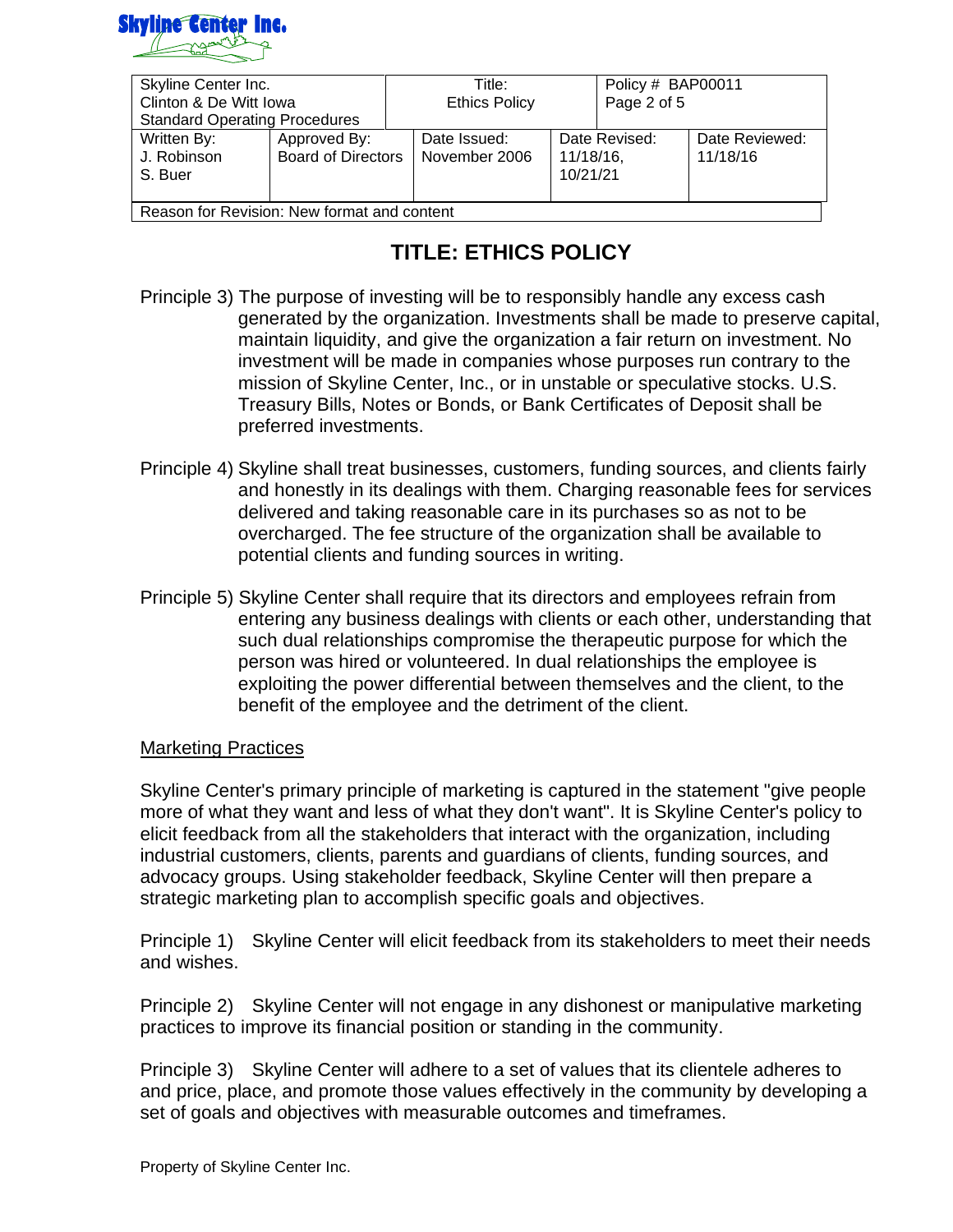

| Skyline Center Inc.                         |                           | Title: |                      | Policy # BAP00011 |             |                |
|---------------------------------------------|---------------------------|--------|----------------------|-------------------|-------------|----------------|
| Clinton & De Witt Iowa                      |                           |        | <b>Ethics Policy</b> |                   | Page 3 of 5 |                |
| <b>Standard Operating Procedures</b>        |                           |        |                      |                   |             |                |
| Written By:                                 | Approved By:              |        | Date Issued:         | Date Revised:     |             | Date Reviewed: |
| J. Robinson                                 | <b>Board of Directors</b> |        | November 2006        | $11/18/16$ ,      |             | 11/18/16       |
| S. Buer                                     |                           |        |                      | 10/21/21          |             |                |
|                                             |                           |        |                      |                   |             |                |
| Reason for Revision: New format and content |                           |        |                      |                   |             |                |

#### Service Delivery

Direct care staff members are to be trained in ethics during orientation and receive a one-hour refresher course each year. Services will be delivered following the five ethical principles of autonomy, beneficence, fidelity, justice, and nonmaleficence (Kitchener, 1984).

- Principle 1) Autonomy: Each person has the right to act as their own agent, make their own choices and likewise, take responsibility for those choices. An autonomous person also respects the rights and liberties of others and treats them as autonomous people. The autonomy of an individual can only be violated if they are deemed incompetent and incapable of making safe and rational decisions.
- Principle 2) Beneficence: Ethical people will act to accomplish good and benefit the welfare of others. As rehabilitation and supportive services staff members, Skyline Center employees have a responsibility to promote positive growth among the people that they serve. While acting to promote that positive growth, care must be taken not to harm the person or interfere with their autonomy.
- Principle 3) Fidelity: Skyline Center accepts the premise that good works cannot be done unless the client has a sense that their therapist or support worker is faithful, honest, and willing to keep promises. The client must have a sense that the worker will keep their business confidential, follow through on what they say they will do, and be generally trustworthy in all dealings with them. If professionals and direct care workers are honest and reliable they will establish a highly effective therapeutic relationship from which the client will benefit.
- Principle 4) Justice: Services will be delivered in a fair and equitable manner. Skyline staff members should be vigilant to ensure that people receiving a given service are benefiting from that service and if not, to ensure that the service is taken away and given to someone who could benefit from it, assuring that taking the service away will not harm the individual. People should be given what they need, but not what they don't need. People will receive treatment or services on the basis of their need, and not on the basis of irrelevant characteristics such as gender, race, religion, or country of origin.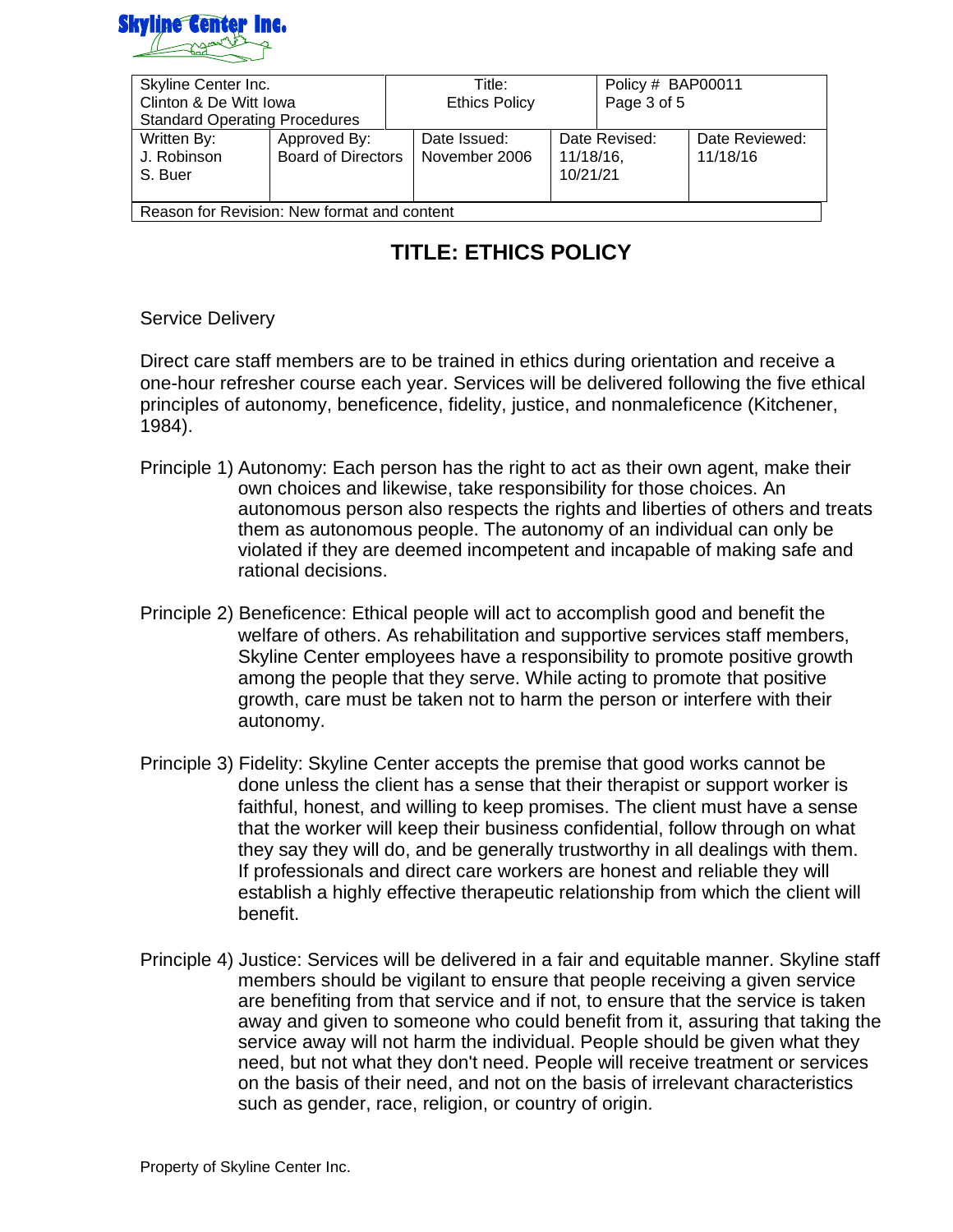

| Skyline Center Inc.                         |                           | Title: |                      | Policy # BAP00011 |               |                |
|---------------------------------------------|---------------------------|--------|----------------------|-------------------|---------------|----------------|
| Clinton & De Witt Iowa                      |                           |        | <b>Ethics Policy</b> |                   | Page 4 of 5   |                |
| <b>Standard Operating Procedures</b>        |                           |        |                      |                   |               |                |
| Written By:                                 | Approved By:              |        | Date Issued:         |                   | Date Revised: | Date Reviewed: |
| J. Robinson                                 | <b>Board of Directors</b> |        | November 2006        | 11/18/16,         |               | 11/18/16       |
| S. Buer                                     |                           |        |                      | 10/21/21          |               |                |
|                                             |                           |        |                      |                   |               |                |
| Reason for Revision: New format and content |                           |        |                      |                   |               |                |

Principle 5) Nonmaleficence: Do no harm. Keep the people served by Skyline Center safe. Do not attempt to experiment with their care in the name of beneficence or research. In cases where an individual is unable to act autonomously without harming him or herself, the direct care worker shall intercede to keep

> the individual safe. If a direct care staff is responsible for administering a clients' medication they shall do so diligently, following the strict instruction given by the prescribing physician. In no case should a direct care worker try to manipulate or change an individuals' prescribed medication because they might want to try to make the person better, or experiment on that person. Skyline will not do any research involving human subjects on any individual served.

Any staff member who violates any of these ethical principles will be disciplined up to and including termination of employment. The severity of the disciplinary action will depend on severity of the infraction, but any violation of the principle of nonmaleficence will result in termination. Staff members may appeal disciplinary action as explained in the Skyline Personnel Policies: Fair Treatment Policy.

#### Human Resources

Skyline Center employs Human Resource professionals certified by the Society for Human Resource Management (SHRM) who adhere to their Code of Ethical and Professional Standards in Human Resource Management. The core principles include the following:

## **Core Principle 1**

Professional Responsibility: As Human Resource (HR) professionals, we are responsible for adding value to the organization we serve and contributing to the ethical success of those organizations. We accept professional responsibility for our individual decisions and actions. We are also advocates for the profession by engaging in activities that enhance its credibility and value.

## **Core Principle 2**

Professional Development: As professionals we must strive to meet the highest standards of competence and commit to strengthen our competencies on a continuous basis.